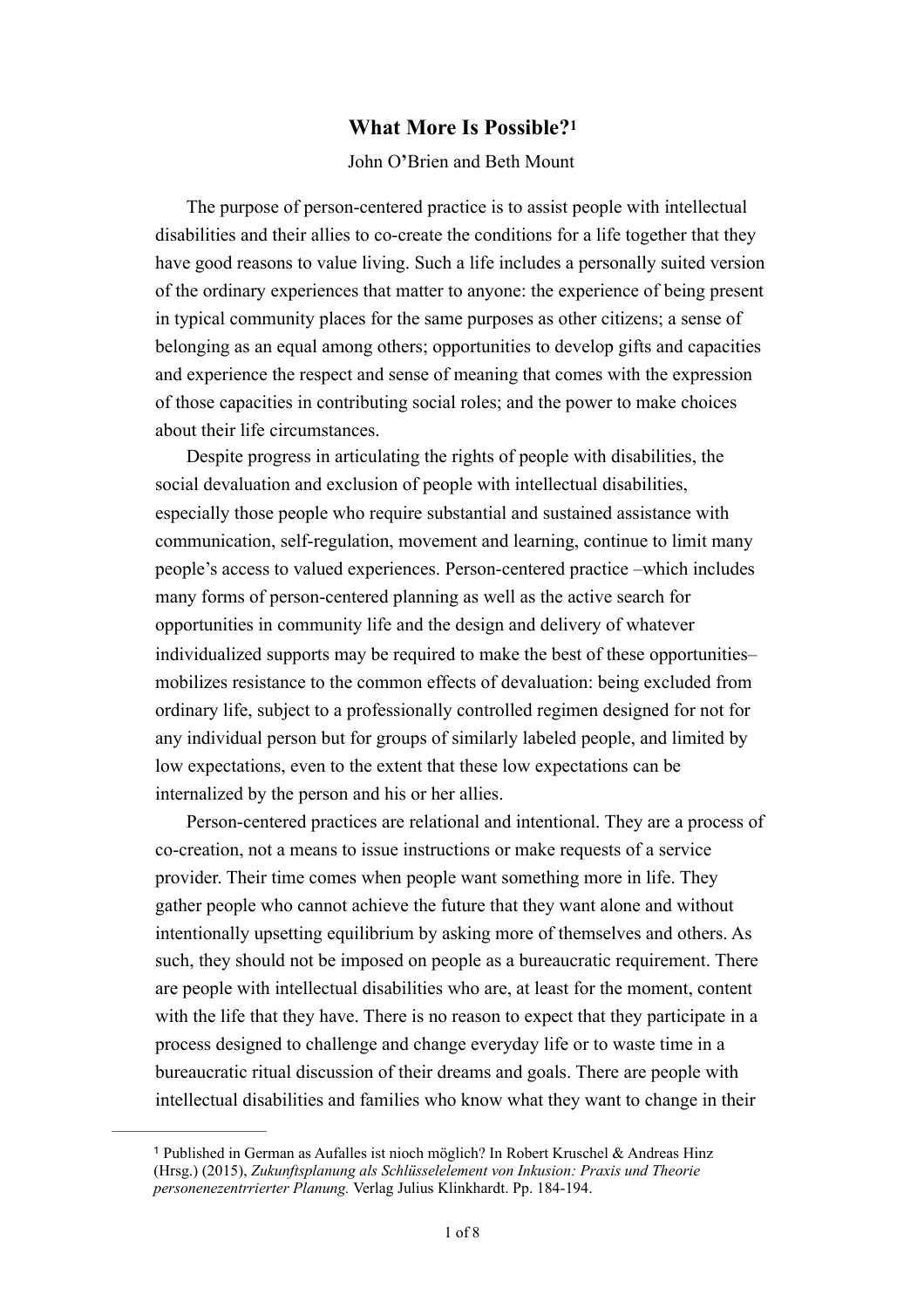lives and have or can get what they need to make that change. There is no reason to require that they participate in a system prescribed process as a condition of moving forward. Respecting people's lack of interest in change does not exempt support workers and professionals from the responsibility to build relationships that respectfully encourage people to imagine better and actively seek it.

Theory U (Scharmer, 2009 and Scharmer & Kaufer, 2013) is a good guide to the process of co-creation that is the heart of person-centered practice. As Scharmer and Kaufer (2013) summarize it, "The gist of this framework is simple. The quality of results produced by any system depends on the quality of awareness from which the people in the system operate… The structure of awareness and attention determines the pathway along which a situation unfolds" (p.18). As this diagram shows, the framework is simple to describe but practice requires discipline.



It is easy to neglect the work involved in convening the group of resourceful people who are necessary because the person can't accomplish the change that he or she wants alone. Numbers need not be large at first. A core of one or two people who are willing and able to act through time with the person to discover and connect to opportunities for valued experiences can bring others into the process as need requires. But nothing predicts failure like a person sitting in what is called a person-centered planning meeting with no one besides a few professionals and support staff who are so overcommitted or constrained by their roles that they have no time to act outside their routine and beyond the meeting. Staff can be the resourceful people needed (and in some situations staff might be all a socially isolated person has) but only if they have freedom and time to commit themselves. Staff time becomes available when organizations make it possible to stop downloading more of the same service offerings and thoughtfully invest in social invention.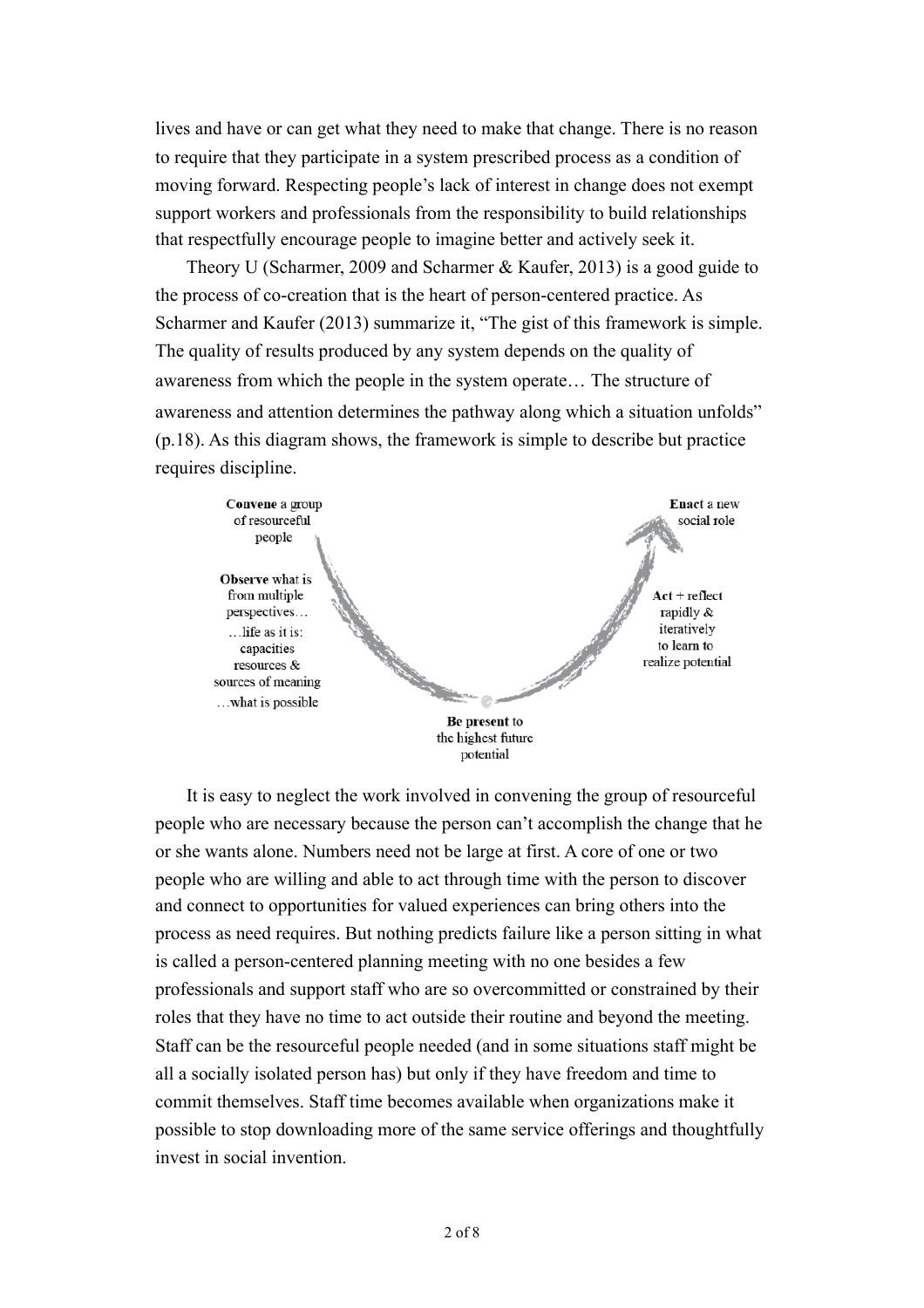Observation from multiple perspectives is more demanding than it might seem at first. First of all, it can't be done inside a meeting room. It calls for a kind of discovery that involves walking out of familiar settings and taking to the streets with the person: looking more closely at a person's surrounding neighborhood, seeking other people with disabilities and families to learn from, connecting with and listening openly to strangers who come from different worlds across whose borders a person might find meaningful connection, finding out what is going on outside the boundaries of a person's routine, noticing the person's indications of ability and interest and imagining and investigating possibilities created at the intersection of the person's capacities and a variety of community settings. And observing means more than traveling in the outside world. It also means opening the internal space to listen in a way that creates a deeper and more complex sense of the situation. Observing calls for slowing down and making space for diverse views, noticing and letting go of the obstacles each of us can place in the way of empathically seeing what matters from another's point of view and so getting a richer picture of what is and what could be. In situations where the listener has power over a person, at least in the sense that he or she has a responsibility to supervise the person or make important decisions about the person's daily life (as professionals and direct support staff and their managers typically do and as parents often do), observation becomes the occasion for reflection on one's own assumptions and beliefs. It takes courage to notice low expectations or look at current limits on choice or participation in community life or the lack of diversity in a person's relationships and ask, "What is it about the way we were thinking that contributed to this result?" It is difficult to discover a previously unrecognized and underdeveloped capacity or interest and ask, "What is it about the way we were thinking that hid this capacity from us?"

Creating artifacts together is a powerful way to gather what has been learned from a period of observation and discovery. Templates can guide the organization of discoveries about how life is now and images of how things might change for the better (see, for example, O'Brien & Mount, 2005 for the templates that guide personal futures planning or O'Brien, Pearpoint, & Kahn, 2010 for the templates that guide PATH and MAPS sessions, or Callahan, Schumpert & Condon, 2009 for the templates that guide Discovery for customized employment). Maps and collages and vision posters and collections of meaningful and informative objects, music, stories and images show patterns and possibilities and provide a foundation for attention to the highest potential in the situation.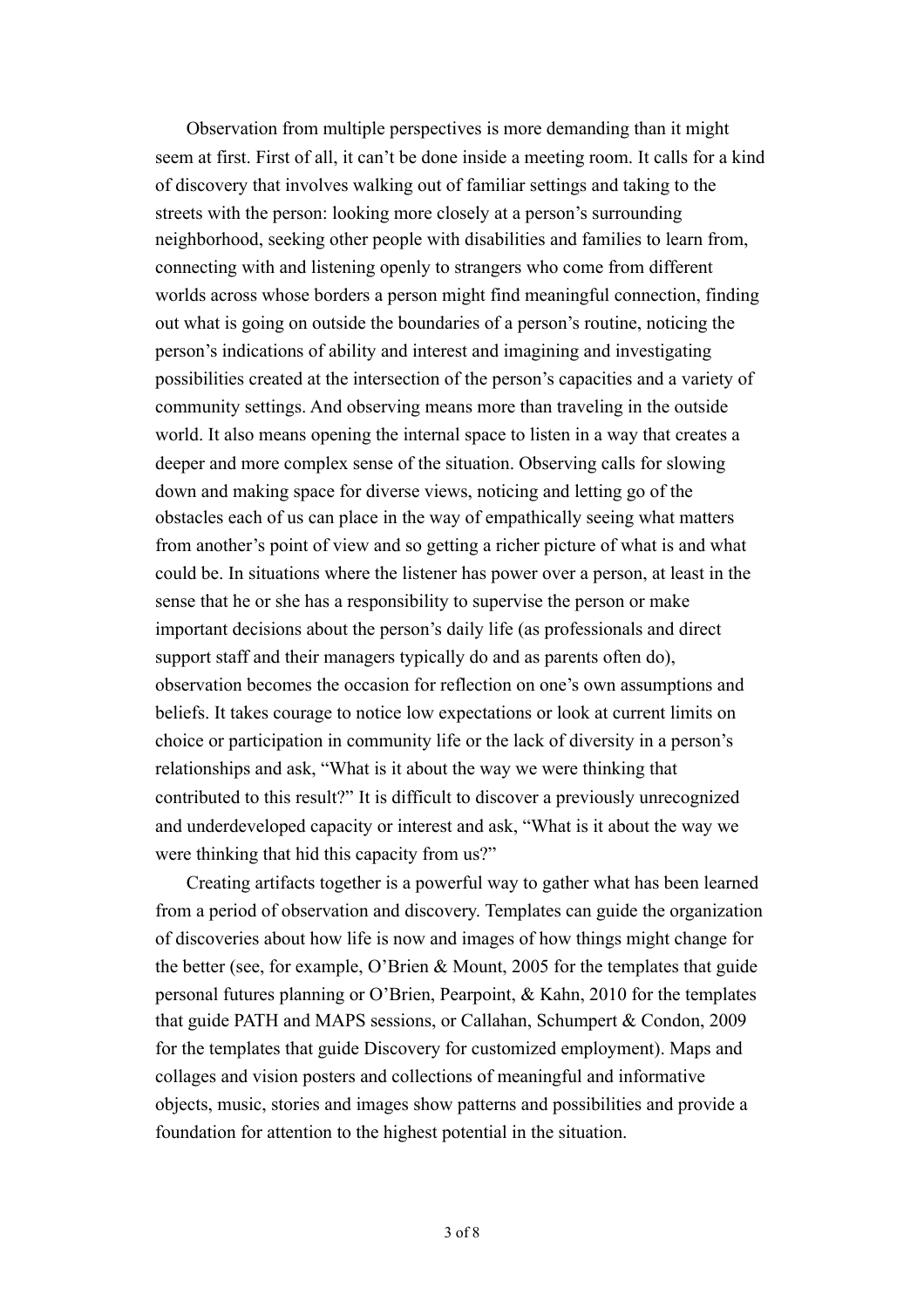Observation prepares the way for becoming present to the highest potential in the situation. This is simply a matter of making a place of stillness that allows a sense to form of what can and must emerge to realize what matters most to the person and his or her allies. This sense is crystalized in a vision that guides a process of learning by rapid prototyping: designing and taking action that creates conditions for what matters most, reflecting, revising and trying again. Both the stillness that allows a sense of the new to arise and acts of rapid prototyping can challenge assumptions that service providers and professional advisers are efficient purveyors of proven answers that eliminate risk and reliably produce measurable outcomes who are far too busy to try new things. Even though it is the foundation of design thinking in many other organizational contexts (Brown, 2009), most human service systems are not prepared to hear, "We don't know how to make this happen yet, but we take responsibility to figure it out together by trying things outside familiar boundaries and improving a step at a time."

Two personal and organizational realizations and a key question open the way for person-centered practices. First, recognition that there are powerful incentives to keep things stable by downloading patterns of thought and activity reproduce more of the same. The service world is powerfully shaped by compliance routines designed to control cost, minimize risk and protect what has been achieved in the way of continuing public investment, accumulated capital and worker's rights. These are good things that can become oppressive unless disrupted by people who organize to resist the limitations that they impose. Person-centered practices for designing individualized support to contributing community roles, along with self-advocacy and family advocacy, applied research, and disability scholarship enable the disruption necessary to defeat the reign of control and exclusion. Second, recognition that more of the same can not overcome social exclusion sufficiently to make the rights enshrined in the *Charter on the Rights of Persons with Disabilities* real for people who are significantly impaired by intellectual disabilities. (For an account of one organizations 30 year struggle to transcend downloading the structures and practices that limit people's rights, see Meissner, 2013.) The choice to step responsibly into the tension created by acknowledging that what is good now, the result of generations of hard work, can not get people with intellectual disabilities the fullness of opportunity that they deserve begins the journey that personcentered practices serve.

The key question: "What more is possible?" Holding this question in a useful way makes room for the uncertainty that goes with a process of discovery, emergence and iterative design. Predictors shift from judgements about the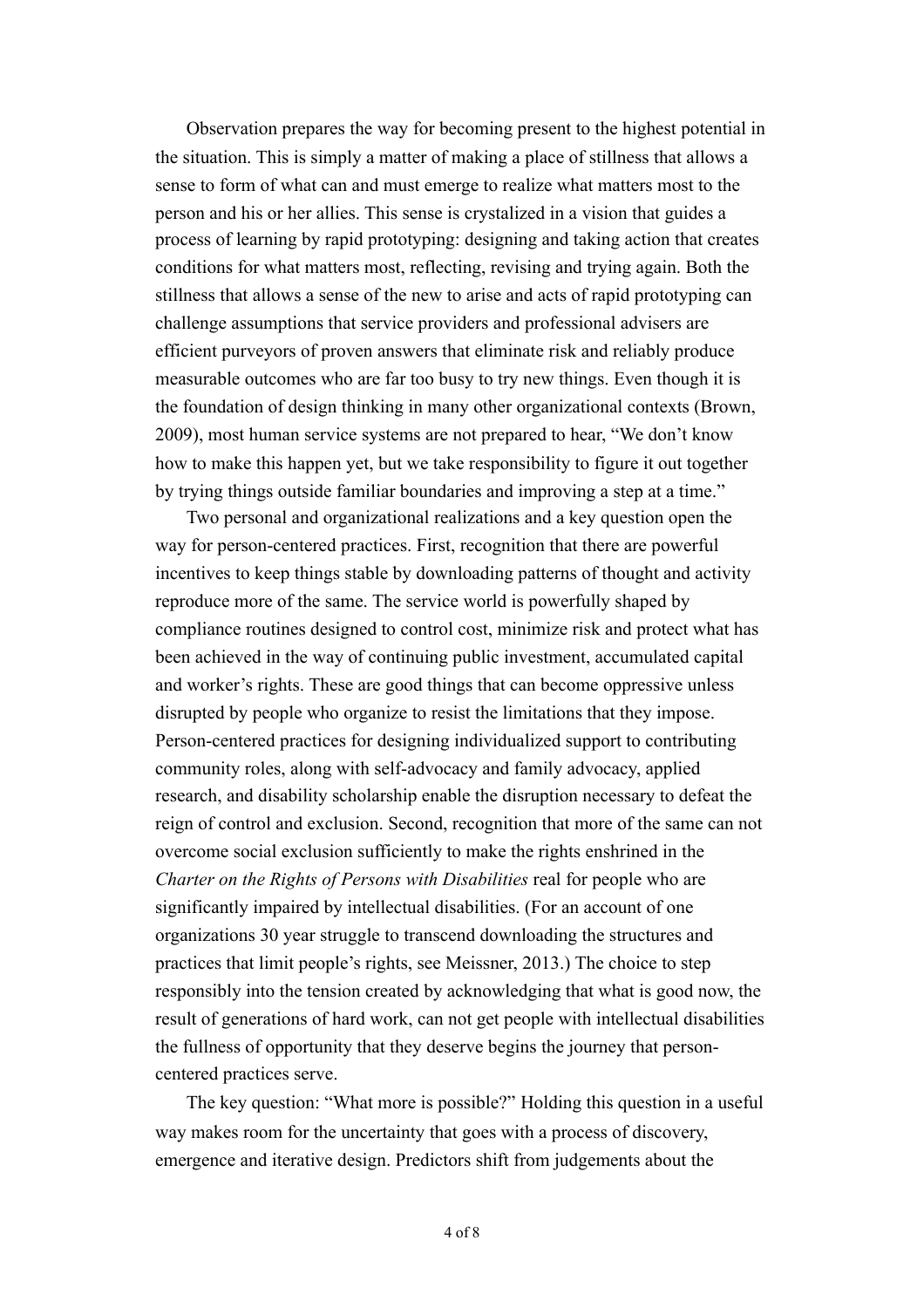effects of a person's impairments on their potential achievements to the level of resourcefulness, courage and creativity a person and his or her allies can mobilize over time. Person-centered practices at their most useful offer ways to gather and guide people who want what is currently impossible.

There is great variation from place to place in what is impossible without intentional, creative action by people who want a change and their allies. In some places there are good supports to people who want their own home, decide with whom they will live and have effective control of the assistance they require (see the appendix for an example). In other places the alternative to living with families is some form of group living. In a few places, a majority of people with intellectual disabilities can expect access to at least part-time paid work in inclusive settings. In other places, access depends on a professional judgement of "readiness" that classifies many people as too impaired to ever work and consigns them to sheltered settings. In some places assistance in connecting to civic life is well developed. In other places membership opportunities are exclusively under the control of disability service providers. In the places where opportunity is more open, person-centered practices can help to customize the connections among person, community setting and assistance. In places where opportunity is very scarce, person-centered practices can make a critical difference in developing new opportunities.

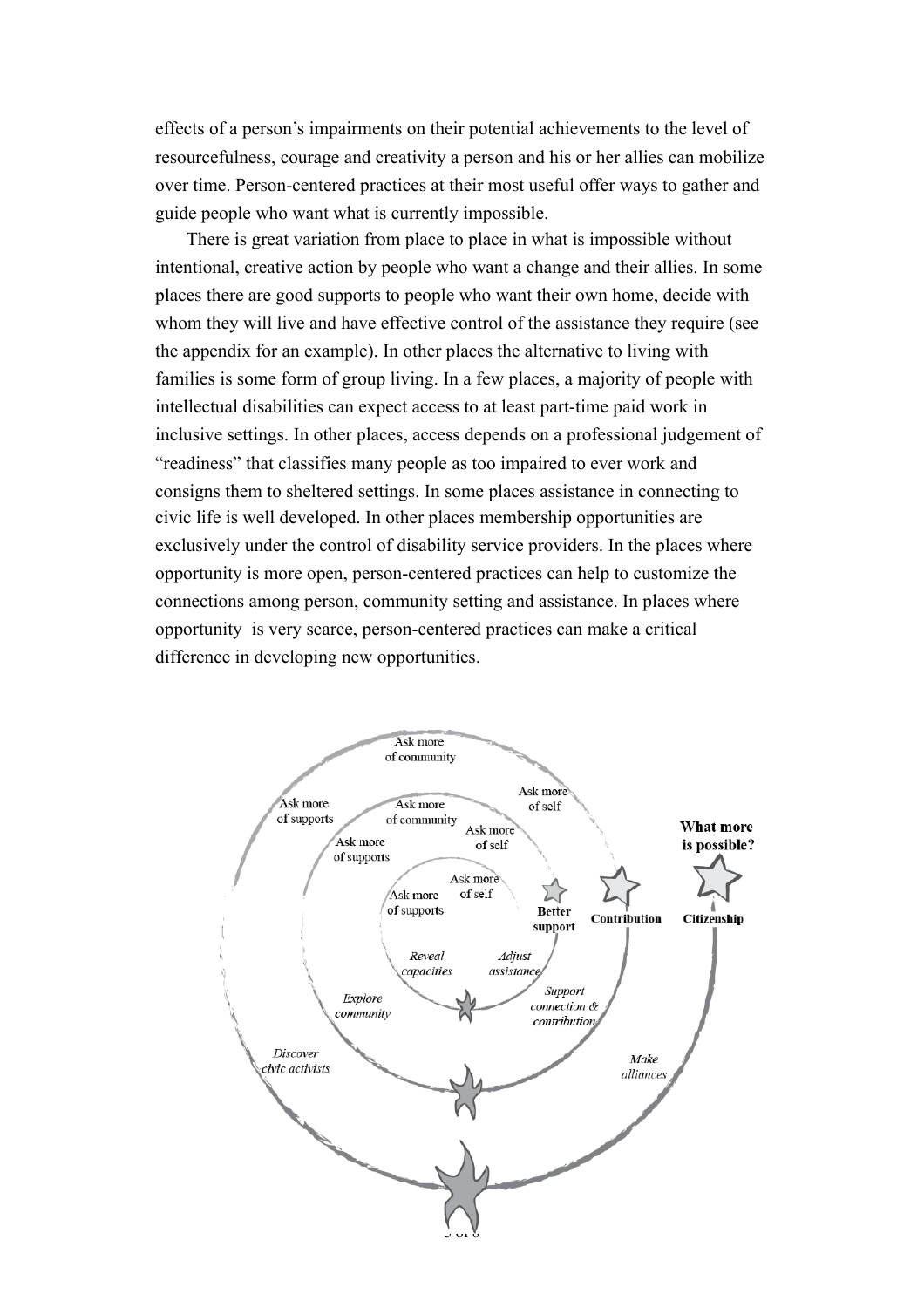Thirty years of practice traces the exploration of three contexts in which people with intellectual disabilities and their allies ask "What is possible?" and search for new opportunity. The first, at the center of the spiral, is a search for a better fit between a person and the form that his or her assistance takes. The process reveals a person's capacities and interests and adjusts assistance to better support the development and expression of those capacities. A person who wants to move from group living into his own place with individualized support will pursue this search. This is the spiral in which person-centered practices originated. A concern for social inclusion soon expanded learning into the second spiral. This search moves across the boundary of social exclusion and seeks a contributing community role. The process explores interactions of a particular person's capacities and interests with community settings and develops ways to make a good connection and support the person to make a difference there. A person who wants a paying job that matches her interests in an ordinary workplace will pursue this search. Recognition of the importance of collective civic action to developing more just and inclusive communities opened the third spiral. This search shifts perspective and asks "What is possible?" by constructing a view of the whole community, its assets and issues. It seeks a person's best answer to this question, "How might I make a positive difference to civic life?" The person-centered practices assist people to identify and learn from community activists and others who work hopefully to build a more just community and forges alliance with them and the formal and informal civic groups they create. A person who cares about making sure that people in her neighborhood have access to fresh food and gives his time to supporting a weekly farmer's market is on this search.

To trace the history of person-centered practices in this way does not suggest that any particular person must follow these searches in sequence. A person might develop a civic connection without requiring any change in the service she receives. A person might find his way into a job and then negotiate a change in service provision. The spiral image communicates the impulse to cross social boundaries and increase the diversity of ways that people with intellectual disabilities make a positive difference that person-centered practices embody.

Each search for possibilities begins with the same question, "What more do I want to ask of myself and my allies?" Seeking a home of one's own or a good job or more active citizenship will disrupt what has become familiar, stretch beyond comfort zones, and risk disappointment and failure. Is the desire for change strong enough to set out on the journey? Each search asks more of the supports a person counts on to be successful. "How might we organize the assistance that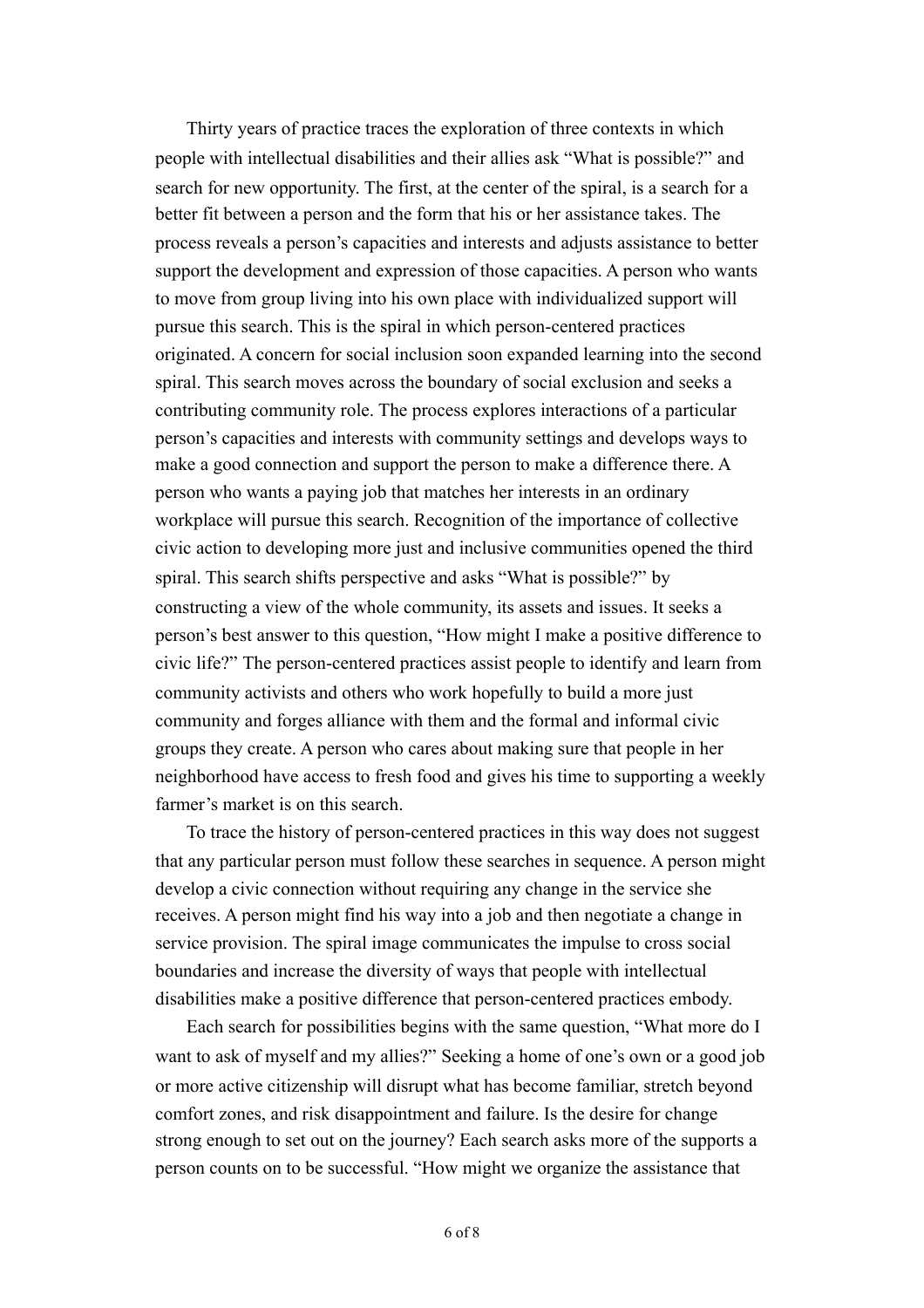will support my move into new life stages and new roles?" The two searches that move beyond the borders of service settings ask more of the person's community. "How might we develop the relationships and accommodations that productively link the person's interests and capacities with a real economic or civic need?"

Ironically, despite the publicly stated embrace of community inclusion by many service systems it is often harder for services to answer the call to adapt the way they provide supports than it is to find the hospitality and support among citizens that makes contributing roles possible. In too many places, service policies and practices create an undertow that drags people out of community life. It is a continuing struggle to win the service system investments necessary to try new ways of discovering what is possible and to sustain people in contributing community roles. A struggle that will be lost without mindful and courageous leadership.

As the numbers of citizens grow –intellectually disabled and not– who experience the mutual benefits of contributing roles and the numbers of service workers grow who are comfortable applying their skills in equal relationships with people with intellectual disabilities and their allies, so do the chances increase for a more just, more vibrant and more inclusive community life. This social development will not happen as quickly as would be desirable and there will inevitably be conflicts, setbacks and defeats, but those who choose to strengthen person-centered practices by applying them respectfully and creatively will make a meaningful contribution to it.

## **References**

- Brown, Tim (2009). *Change by design; How design thinking transforms organizations and inspires innovation.* New York: HarperBusiness.
- Callahan, Michael, Schumpert, Norceva and Condon, Elizabeth. (2009) *Discovery: Charting the course to employment*. Gautier, MS: Marc Gold & Associates.
- Meissner, Hanns (2013) *Creating blue space: Fostering innovative support practices for people with developmental disabilities.* Toronto: Inclusion Press.
- O'Brien, John & Mount, Beth (2005). *Make a difference: A guidebook for person-centered direct support*. Toronto: Inclusion Press.
- O'Brien, John, Pearpoint, Jack & Kahn, Lynda (2010). *The PATH & MAPS handbook: Person-centered ways to build community*. Toronto: Inclusion Press.
- Scharmer, Otto (2009). *Theory U: Leading from the future as it emerges*. San Francisco: Berrett-Koehler